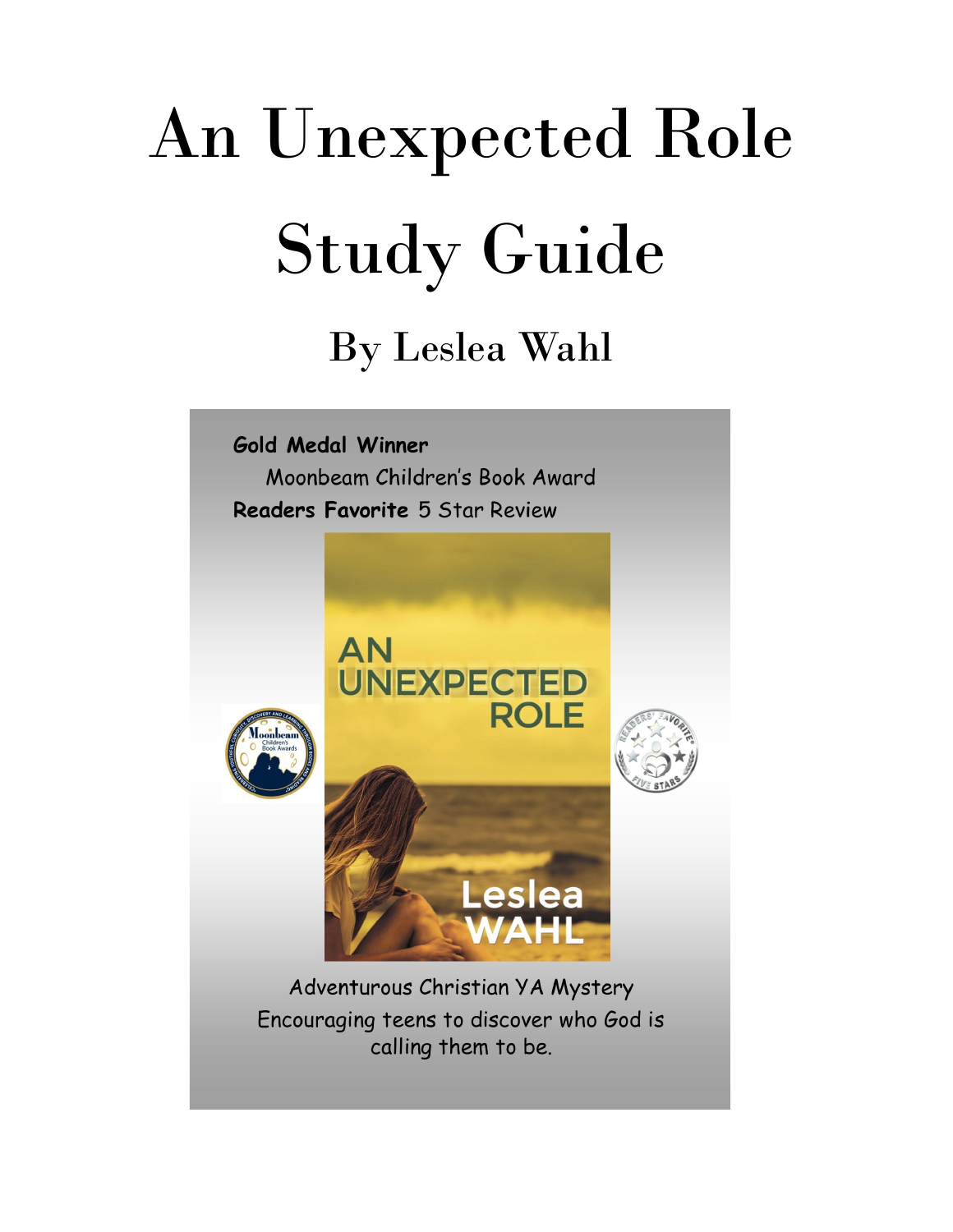## Table of Contents

Note to Instructor Synopsis Chapters 1-2 Chapters 3-4 Chapters 5-7 Chapters 8-9 Chapters 10-11 Chapters 12-14 Chapters 15-16 Chapters 17-18 Chapters 19-20 and Epilogue Answer Key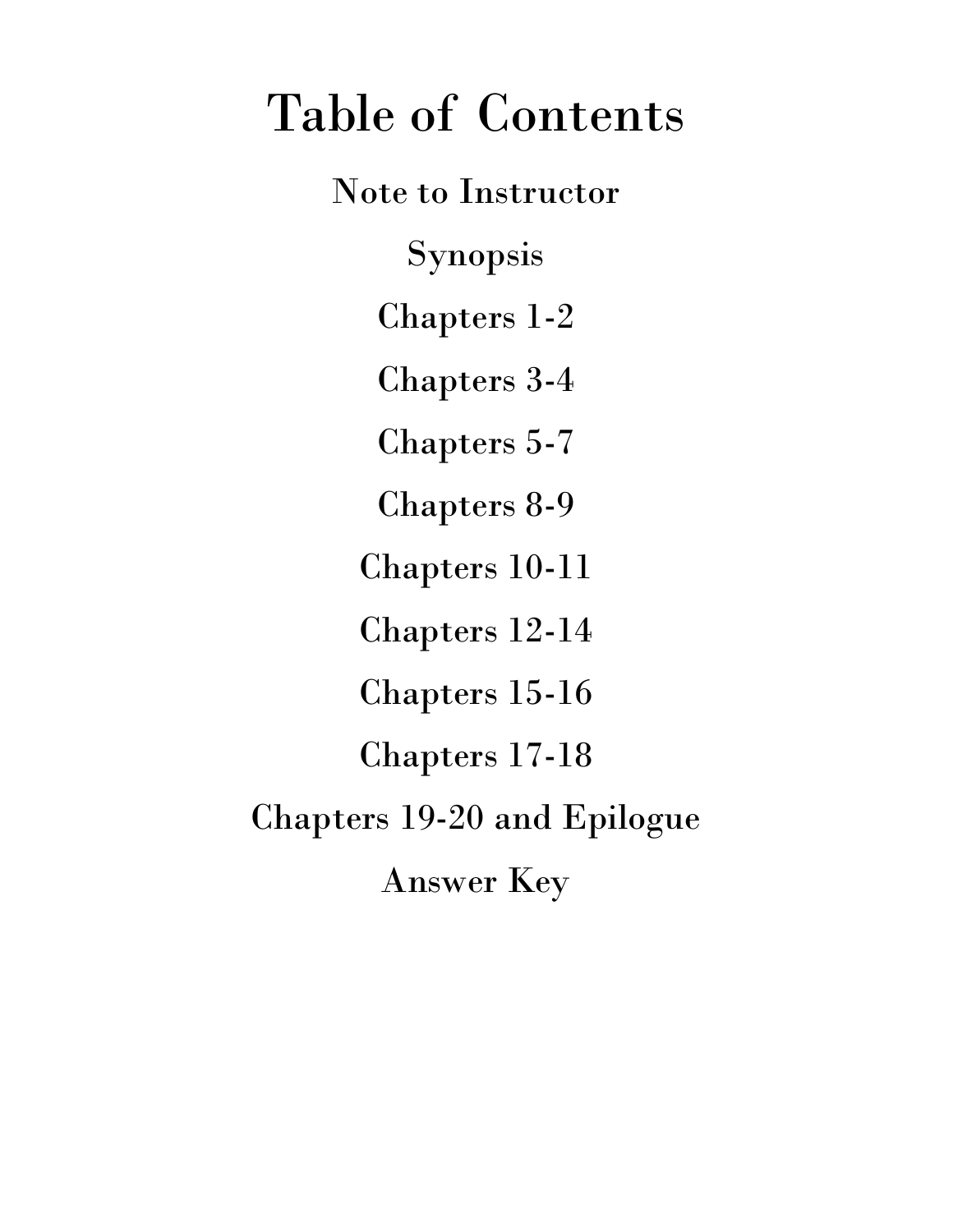### Note to Instructor

This study guide is intended to help students analyze the story by providing comprehension questions. These questions are designed to be adaptable and can be answered with one or two sentences or with longer essays. Keep in mind, the student's answers will probably be slightly different than the answers provided. They may also be used as discussion questions, as springboards to more in-depth analysis. Select the questions appropriate for your student(s). This guide is created in the OLVS curriculum style.

### Summary

#### **The devastation of a ruined summer.**

**The gift of a second chance.**

#### **Can Josie learn the lessons she needs in order to discover her true self?**

After a humiliating event and overwhelming peer pressure, 16-year-old Josie flees her home to spend the summer with her Aunt on a South Carolina island. Her fresh start turns into the summer of her dreams as friendships grow, romance blossoms, and a series of thefts surround her with excitement. However, when tragedy strikes someone close to her, Josie realizes there are more important things than her reputation. As she sets out to solve the mystery she has become entangled in, she not only realizes the importance of relying on her faith but along the way also discovers who God wants her to be.

The underlying theme of this adventurous mystery is the struggle of trying to find out who God wants you to be.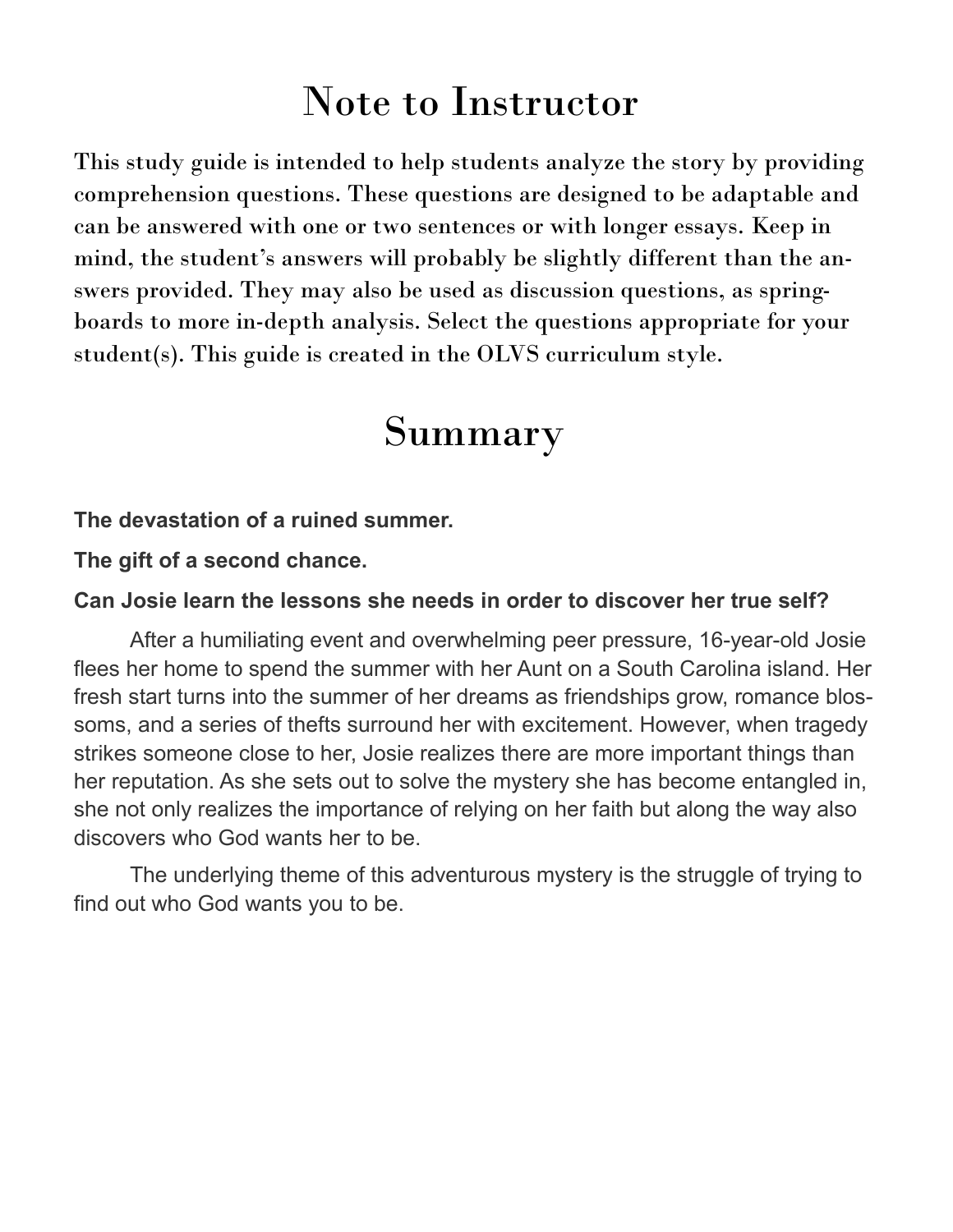## Chapters 1-2

- 1. Describe the hierarchy at Josie's high school.
- 2. Why is Josie suddenly the topic of ridicule?
- 3. Josie's parents think she is overreacting. What changes their minds?
- 4. Why does Josie believe her summer is ruined?
- 5. Josie's aunt comes to the rescue. What does Aunt Lily suggest?
- 6. What problem has Coral Island been facing?
- 7. Who are the three males Josie meets at Poseidon's?
- 8. How did Shipwreck Cove get it's name?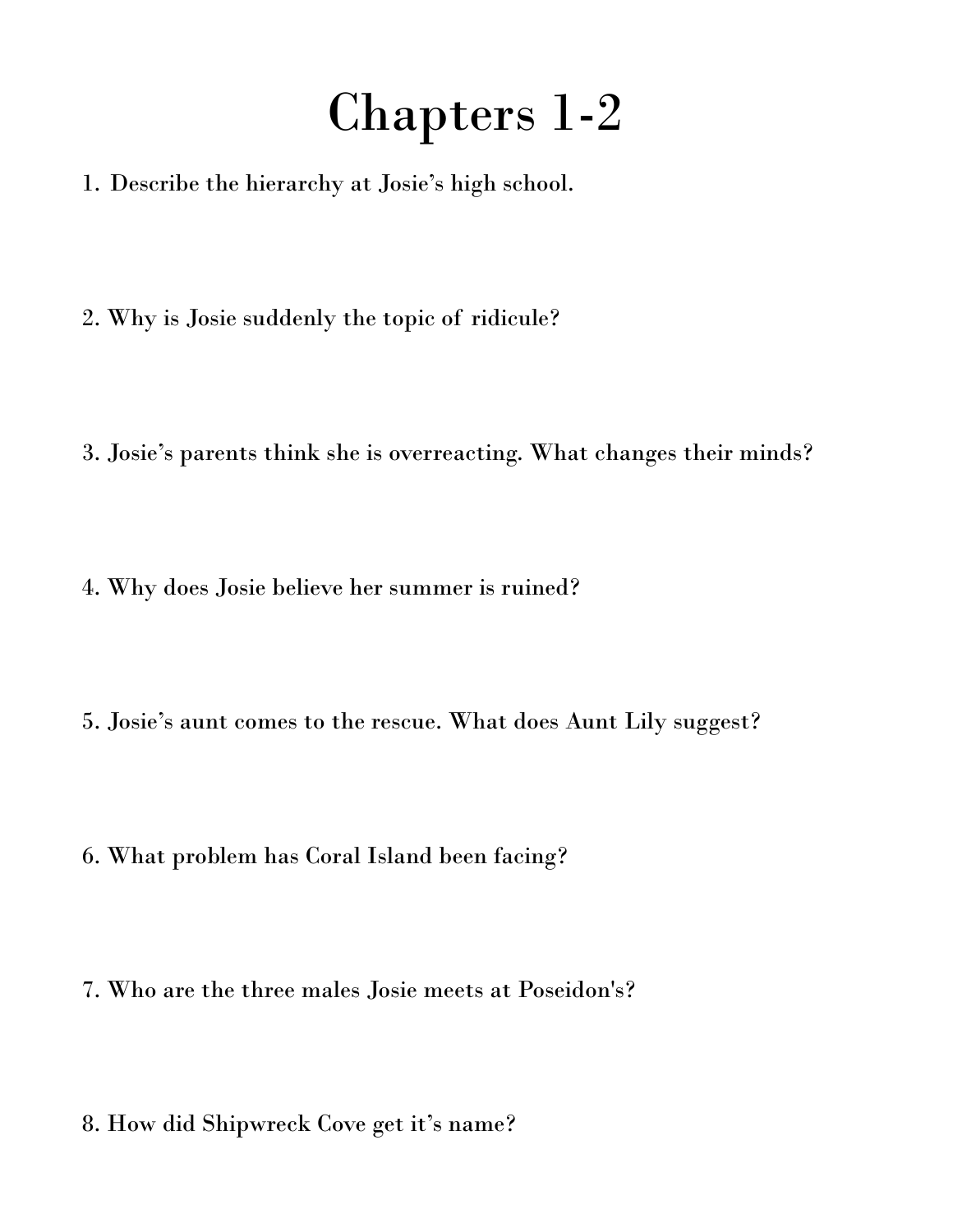## Chapters 3-4

- 1. Who is Lily's newest restoration client?
- 2. What does Josie receive from her mom?
- 3. When Josie meets Cyd, is she truthful about her identity? Why?
- 4. Who do Lily and Josie spend the evening with?
- 5. What event does Niko tell Josie about when she sees him at the malt shop?
- 6. Josie also runs into Ryan. What does he suggest they work on together?
- 7. What advice does Mr. Thompson share about how Josie can find herself?
- 8. Josie agrees to meet Ryan the next day to do what?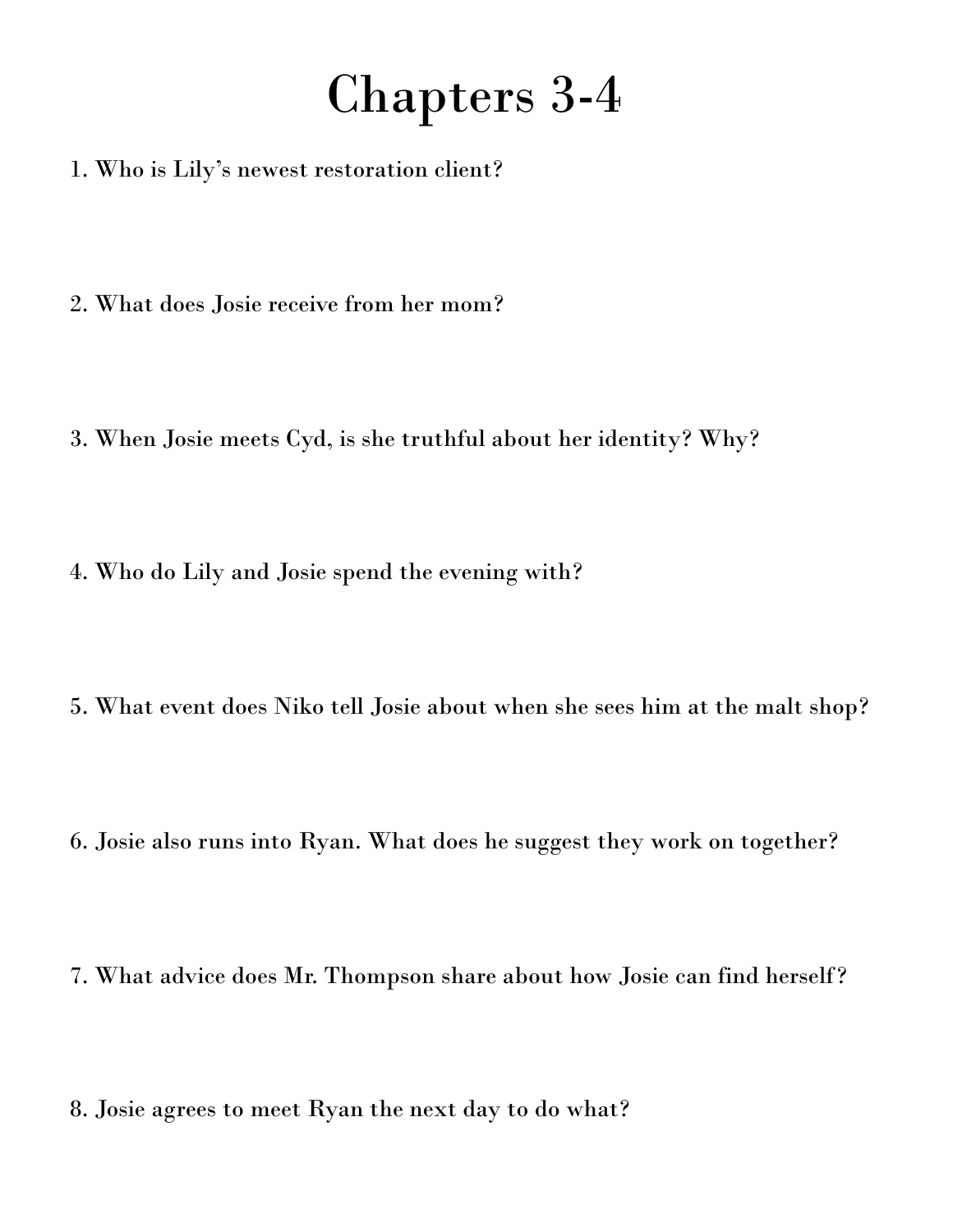# Chapters 5-7

- 1. What did the priest say at Mass that stuck with Josie?
- 2. What is Josie's first impression of the gift shop owner?
- 3. Who does Ryan suggest is responsible for the thefts?
- 4. Who does Josie hide from? Why?
- 5. What are Niko's future plans?
- 6. Niko shows Josie a unique yet hidden place on the beach. What is it?
- 7. Niko offers to give Josie what kind of lessons?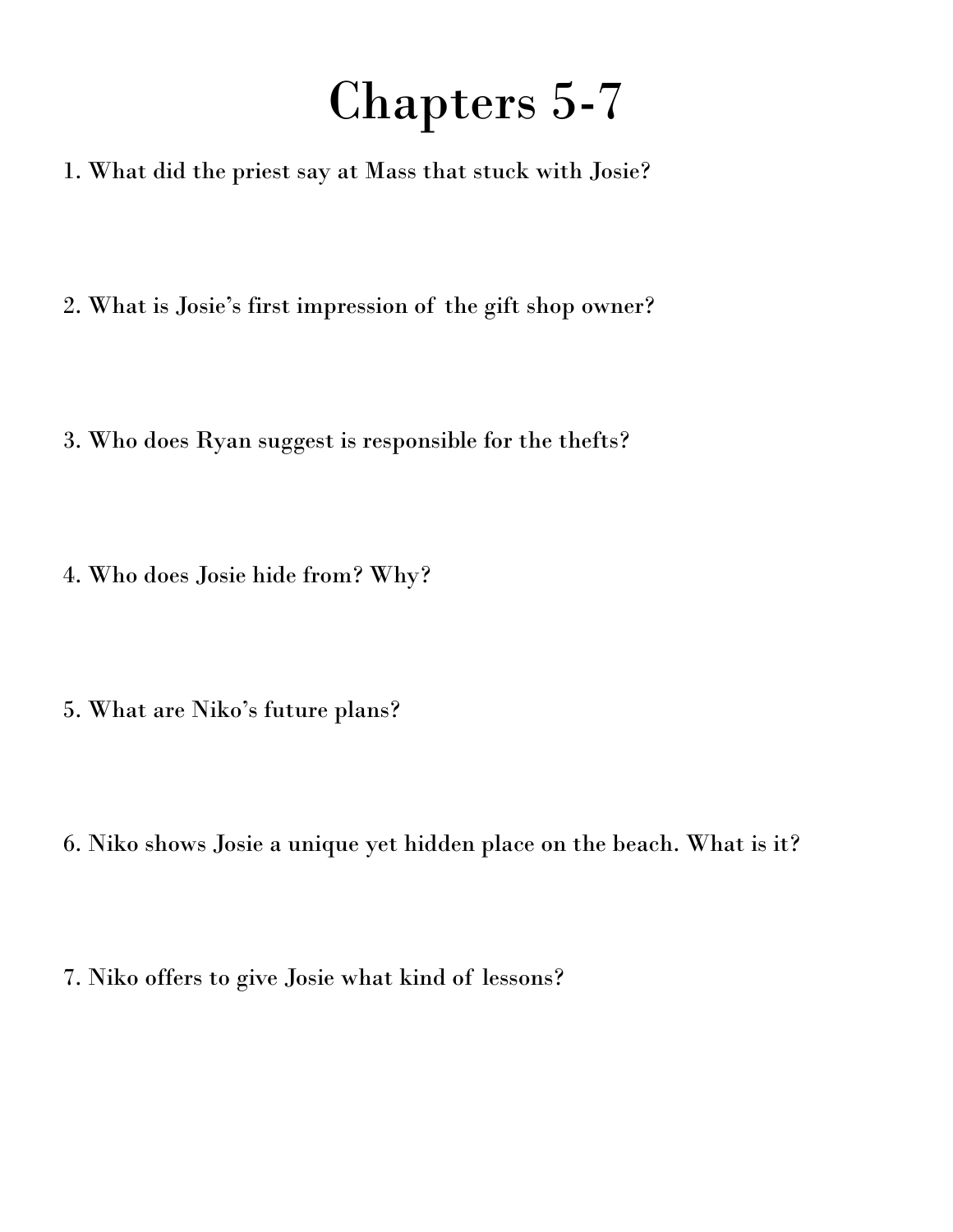### Chapters 8-9

1. Lily and Josie return from a trip and learn which business was robbed?

2. How do Lily and Josie spend July 4th?

- 3. Does Josie enjoy the day? Is she surprised by that?
- 4. Why is Josie surprised that Ryan knows that she has a brother?
- 5. Josie finds out there was another attempted robbery. Where?

6. At the clam bake Josie finds out what was stolen from the restaurant. What was taken?

7. Niko describes the workers from the cruise ship that his cousins work on. Why do these people work so hard?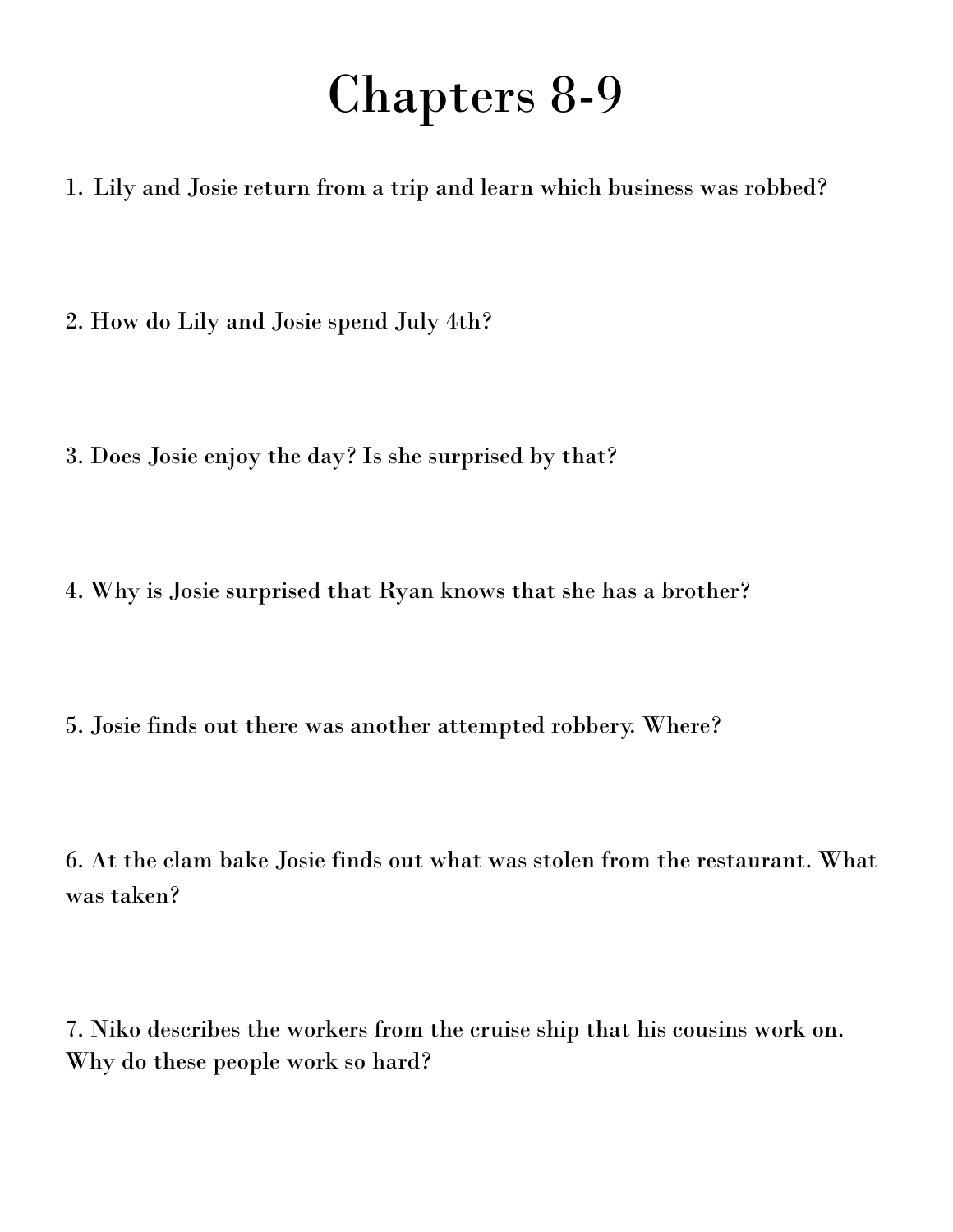### Chapters 10-11

- 1. Why does Josie have trouble forgiving her mother?
- 2. Ryan helps Josie question Mr. Mullins. What do they do afterwards?
- 3. What does Liz share with Josie in her letter?
- 4. How does Josie react to the news?
- 5. When Josie seeks advice from Mr. Thompson, he tells her another story. What war does he reference?
- 6. What does Mr. Thompson encourage her to do with him?
- 7. What reason does Niko give for why he and his cousins are so nice to Mr. Spenser?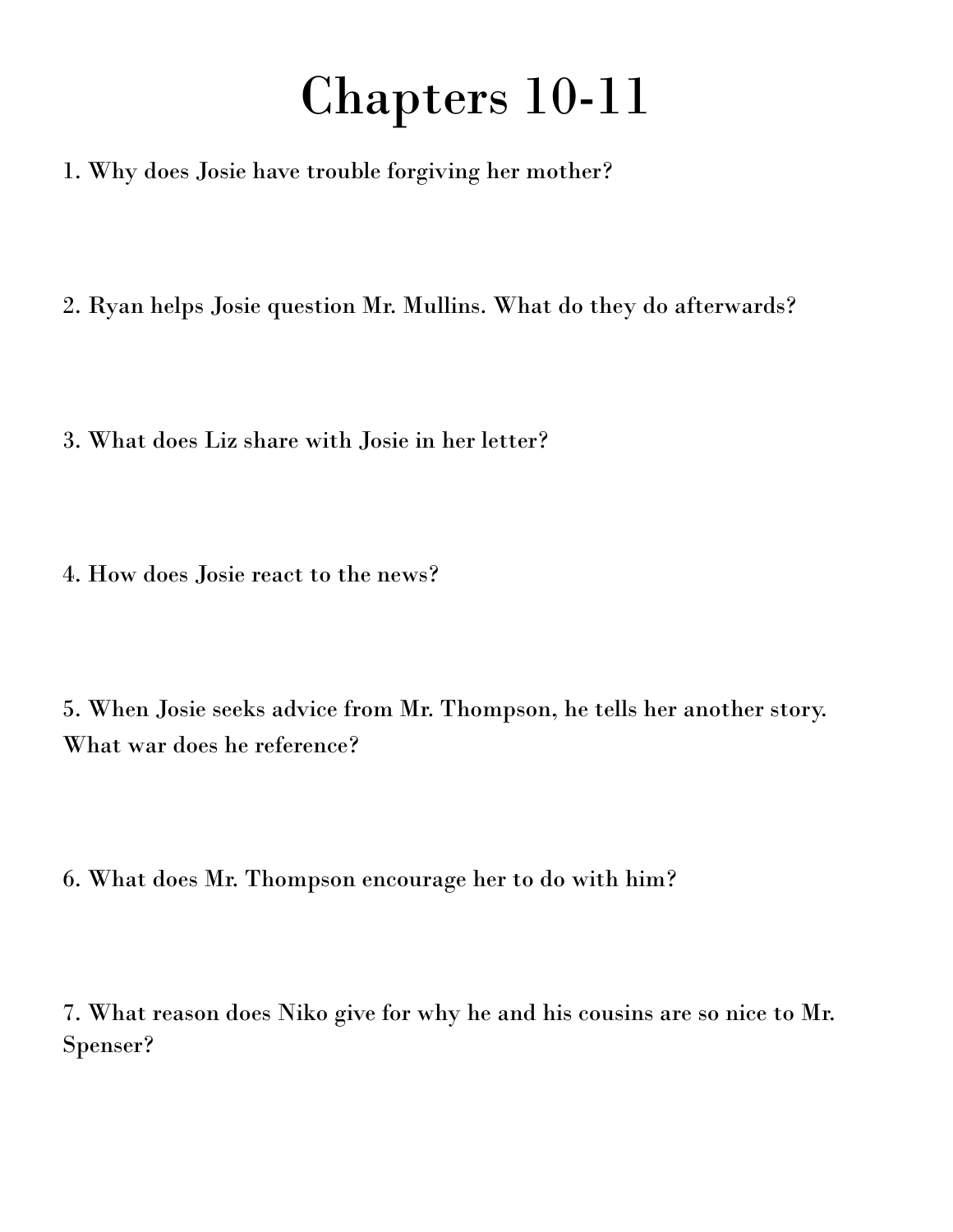### Chapters 12-14

1. When a storm hits Coral Island, how do Lily and Josie spend the day?

- 2. What does Lily say is Josie's mom's inspiration?
- 3. What does Mr. Spencer discover while cleaning up from the storm?
- 4. When it starts raining on Josie's walk home, who stops to help her?
- 5. What does Ryan admit to Josie?
- 6. What kind of camp was Ryan supposed to help out at for the summer?

7. Josie goes to the dock to tell Niko about the accident. How do he and his cousins react?

8. What do the Consuelos cousins reveal?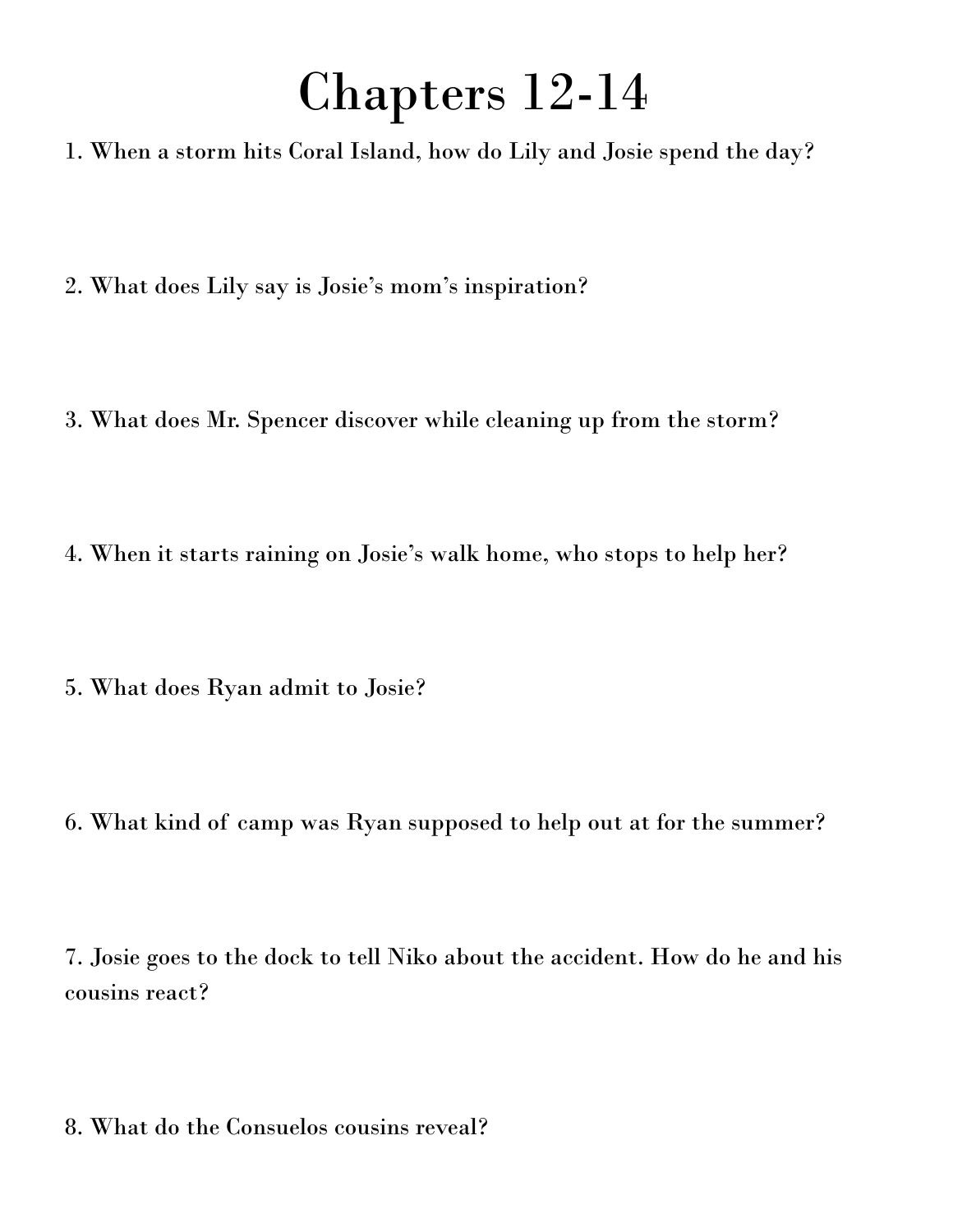### Chapters 15-16

1. As Josie tries to sort out her feelings, who does she talk to?

2. Josie is afraid that no matter what choice she makes, someone will be hurt. What advice does Mr. Thompson give her?

3. When Josie visits Ryan what does he tell her about the accident?

4. Josie asks Ryan why he posted the photo. What is his explanation?

5. Josie visits Niko and his cousins. What does she want to tell them?

6. What bit of shocking information do Niko's cousins reveal?

7. Ryan gives Josie two pieces of advice about being yourself. What are they?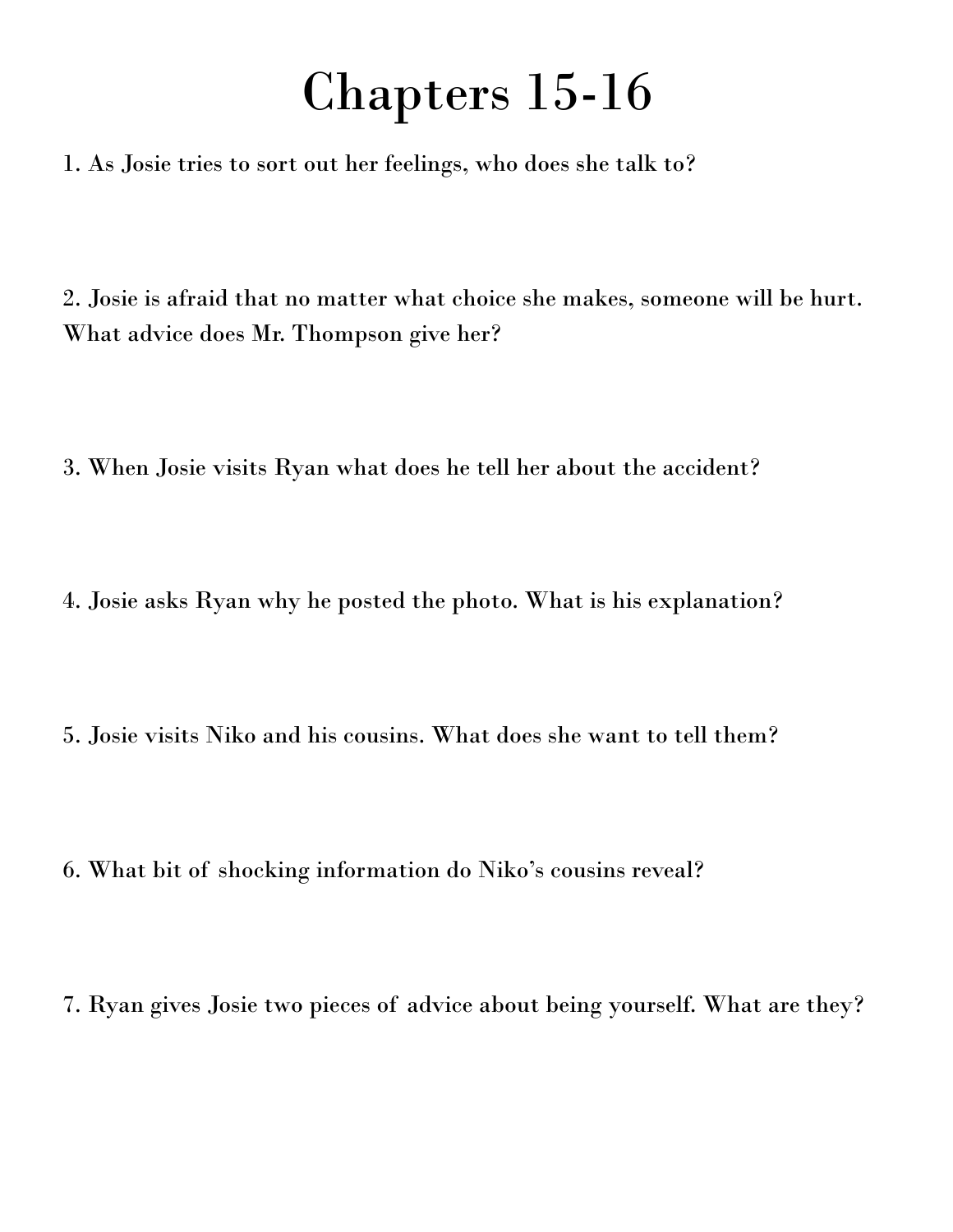## Chapters 17-18

- 1. Why does Josie tell Cyd the truth about her identity?
- 2. Where does Josie find Ryan when she goes to tell him her plan?
- 3. What does Josie learn about the vacation that Ryan's parents are on?
- 4. Who are the guests at the dinner party?
- 5. What idea does Mr. Thompson share with the group?
- 6. What does Clive Hollis offer?
- 7. After the party Niko calls Josie. What does he tell her?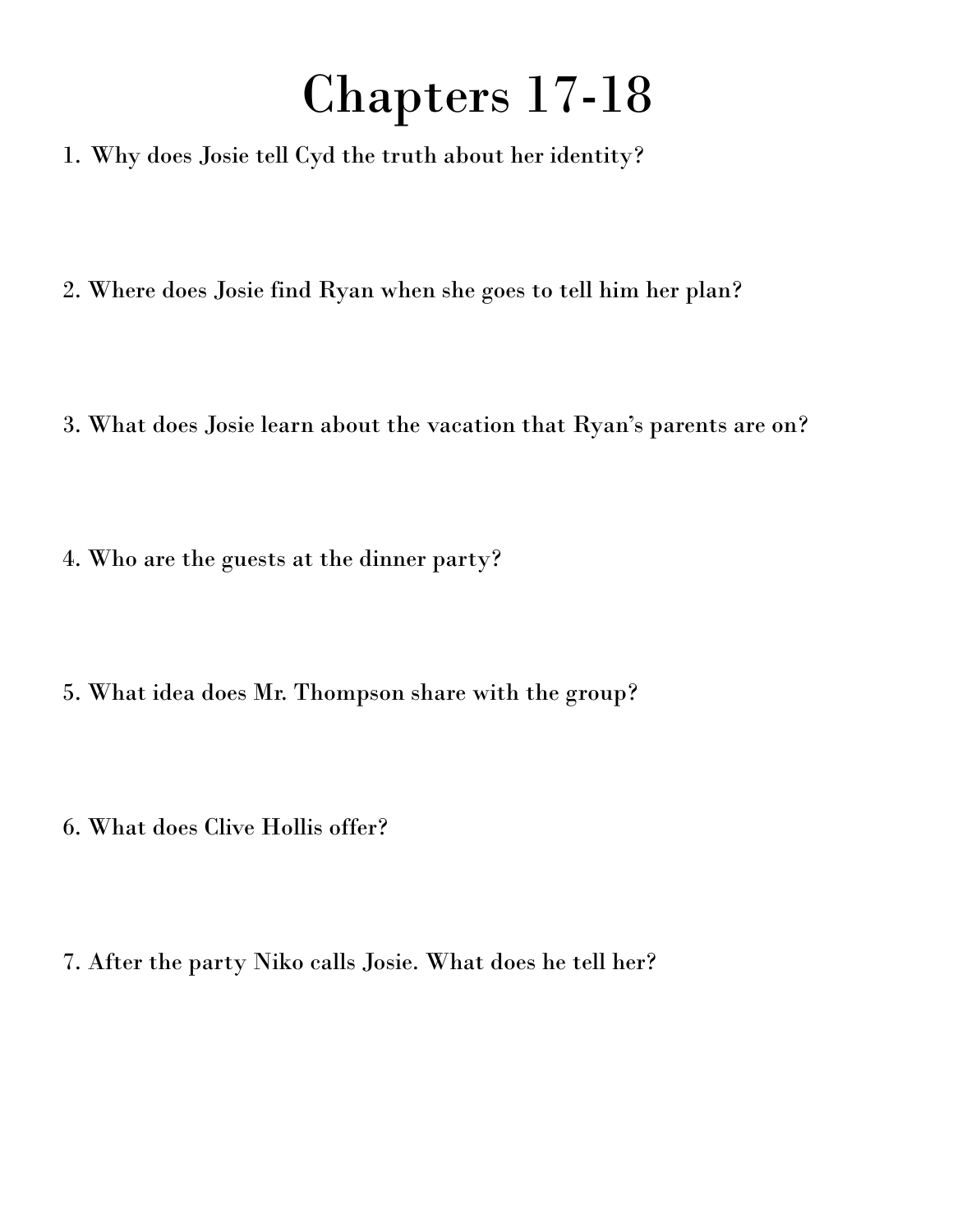# Chapters 19-20 and Epilogue

1. Josie sneaks out of the house. Why?

2. What is Josie's sudden realization while she is waiting by herself?

3. Why doesn't Josie's plan work?

4. How does Josie finally get the confession?

5. In Josie's letter to Ryan she explains there are three things she is working on. What are they?

6. Back at home, Josie's mom explains why she likes to write about Josie. What is the reason?

7. What did Josie learn from Cyd?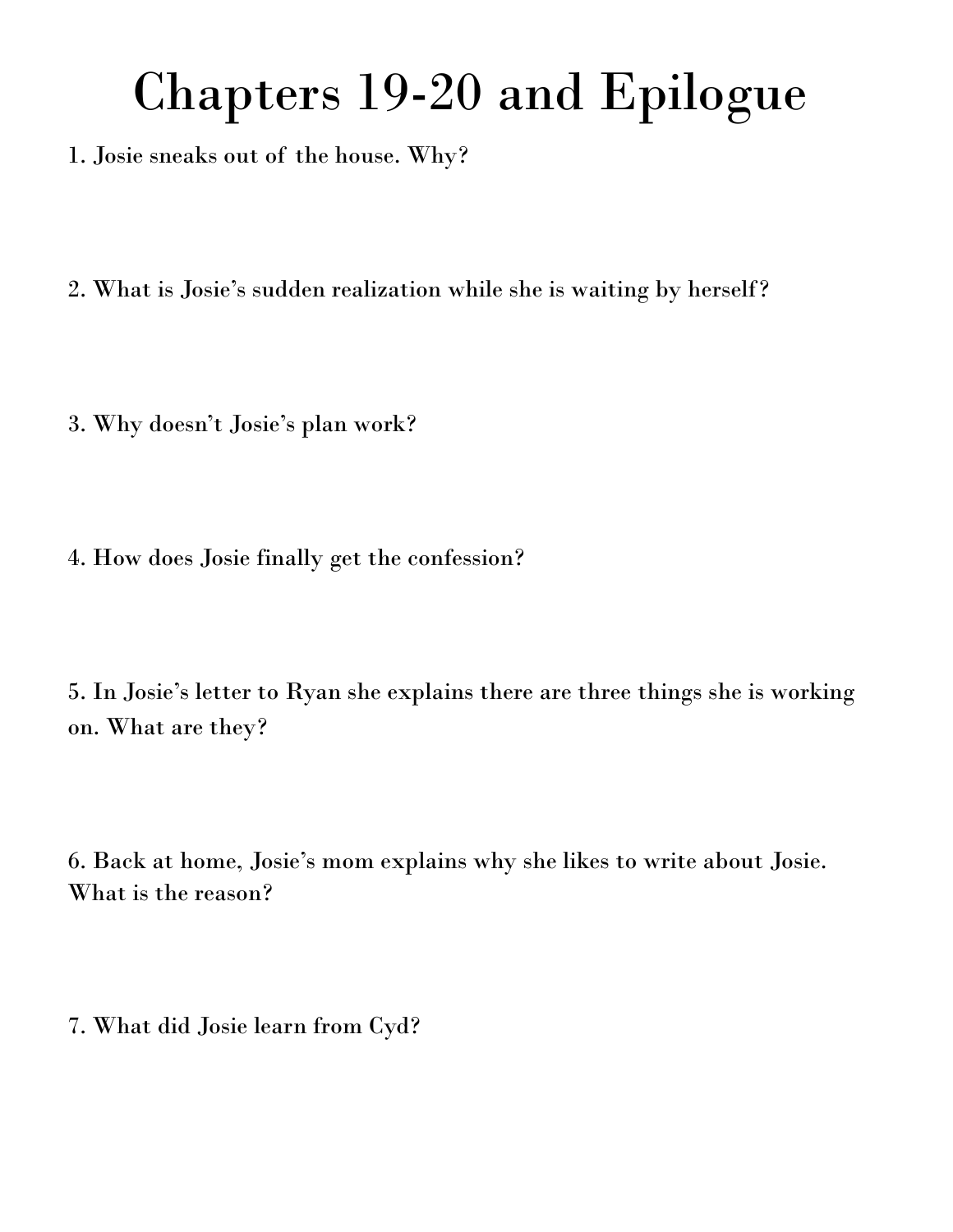### Chapters 1-2 Answers

#### 1. Describe the hierarchy at Josie's high school?

At Josie's school, the upperclassmen rule. Jocks, cheerleaders, and poms are at the top of the hierarchy. Members of other activities are basically non-existent.

#### 2. Why is Josie suddenly the topic of ridicule?

Josie's author mother just released her new book. Her mother has included her mishaps in her past books so everyone assumes the embarrassing passages are about Josie.

#### 3. Josie's parents think she is overreacting. What changes their minds?

While at her brother Riley's baseball game, Josie's parents witness the mean-girl bullying that she has been enduring.

#### 4. Why does Josie believe her summer is ruined?

Now that she would be an upperclassman, Josie was planning on spending the summer with friends at the lake. But now she knows she will never get away from the humiliation. Also, her best friend Liz will be away for the summer visiting her Dad. Josie feels all alone.

#### 5. Josie's Aunt comes to the rescue. What does Aunt Lily suggest?

Josie's aunt suggests that Josie spend the summer with her on a South Carolina island.

#### 6. What problem has Coral Island been facing?

There has been a rash of thefts on the island.

#### 7. Who are the three males Josie meets at Poseidon's?

Tom Mullins - the owner of the restaurant and a friend of Lily's.

Nico - the handsome young man that runs Mr. Mullins' pirate ship tours.

Ryan McNaulty - a baseball jock from her hometown.

#### 8. How did Shipwreck Cove get it's name?

It is believed a small pirate ship crashed into the rocks near the beach.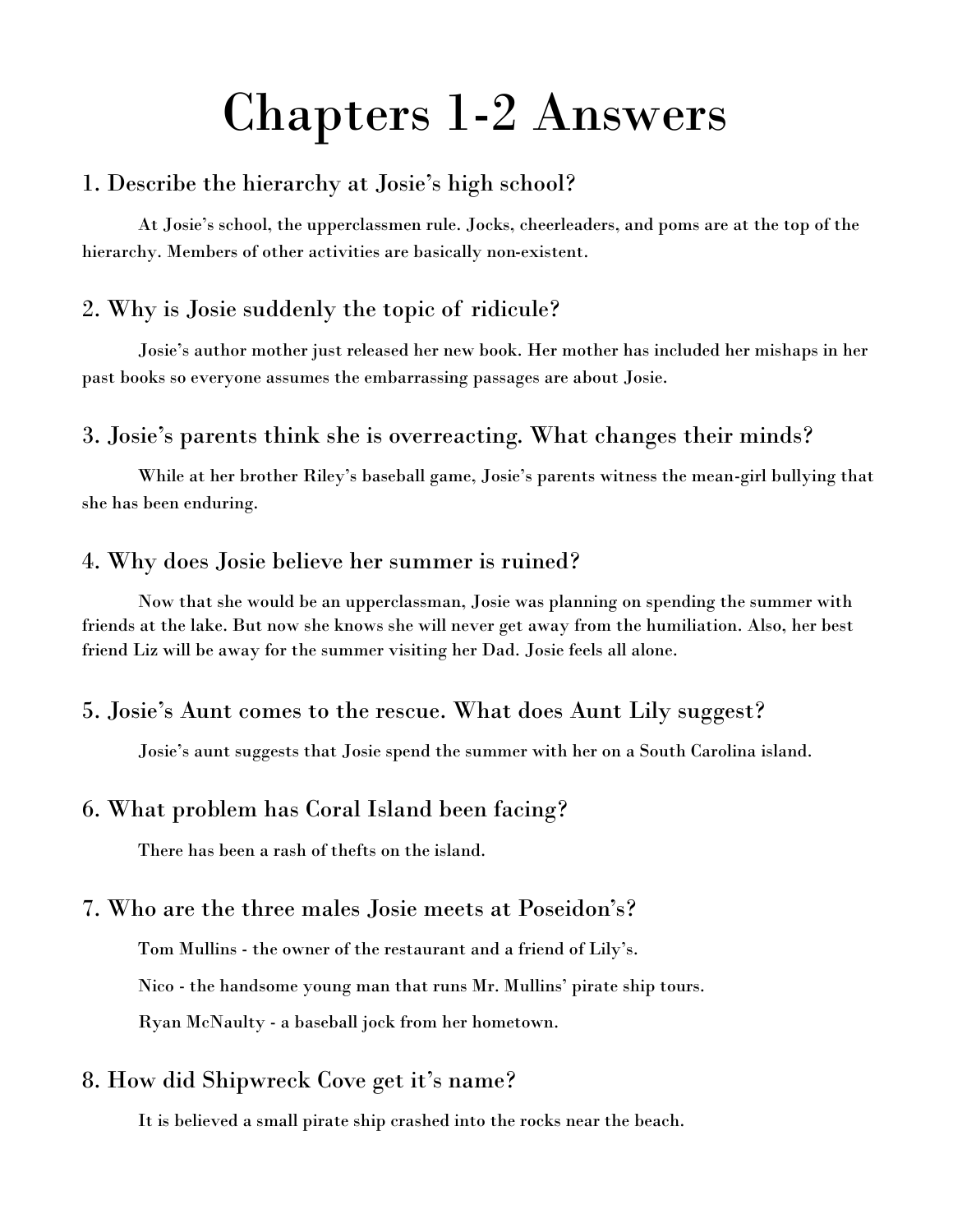### Chapters 3-4 Answers

#### 1. Who is Lily's newest restoration client?

Movie producer Clive Hollis

#### 2. What does Josie receive from her mom?

A postcard with a Bible verse on it - Psalm 55:22.

#### 3. When Josie meets Cyd, is she truthful about her identity? Why?

No. Cyd is a huge fan of Josie's mom's books. Josie doesn't want people on Coral Island to think her mom's book is about her.

4. Who do Lily and Josie spend the evening with?

Lily and Josie spend the evening playing poker with Mr. and Mrs. Thompson.

- 5. What event does Niko tell Josie about when she sees him at the malt shop? Niko invites Josie to the summer kickoff dance at the park near the lighthouse.
- 6. Josie also runs into Ryan. What does he suggest they work on together? Ryan suggests that they should work together to find the thief.
- 7. What advice does Mr. Thompson share about how Josie can find herself? Mr. Thompson tells Josie that she should help others in need.

#### 8. Josie agrees to meet Ryan the next day to do what?

Ryan and Josie plan to talk to the owners of the businesses that were burglarized.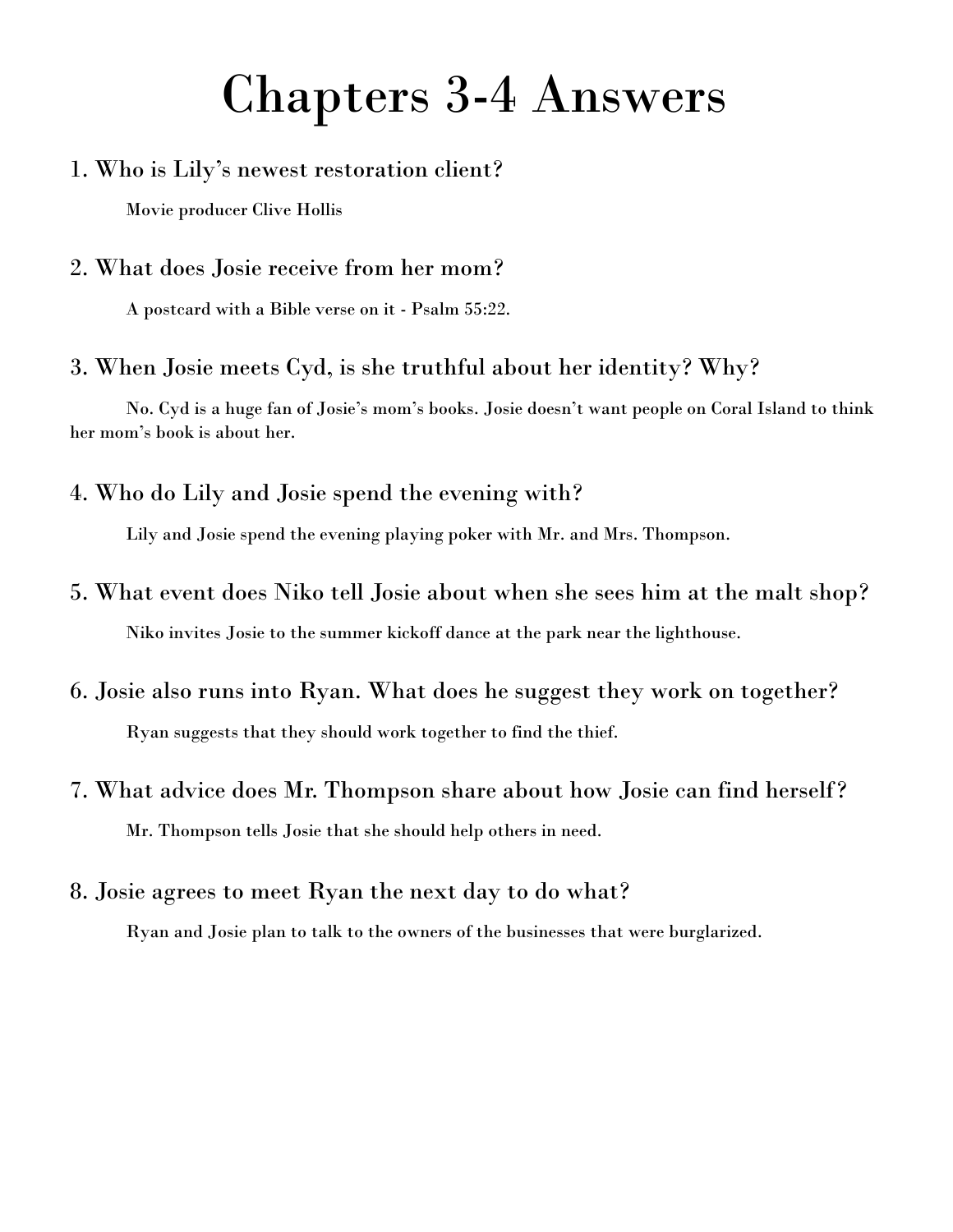### Chapters 5-7 Answers

#### 1. What did the priest say at Mass that stuck with Josie?

The priest says that we should think of God as a best friend. And that we should be a good friend in return by listening so we can hear God guiding us.

#### 2. What is Josie's first impression of the gift shop owner?

Josie doesn't believe he is the owner. She thinks he is robbing the store.

#### 3. Who does Ryan suggest is responsible for the thefts?

Ryan suggests that Niko and his cousins are behind the thefts.

#### 4. Who does Josie hide from? Why?

Josie hides from Cyd. Josie wants to keep her identity from Cyd.

#### 5. What are Niko's future plans?

Niko plans to work and earn enough money to attend law school so that he can help refugees.

#### 6. Niko shows Josie a unique yet hidden place on the beach. What is it?

Niko shows Josie a cave that cannon be seen from the beach.

#### 7. Niko offers to give Josie what kind of lessons?

Niko offers to give Josie scuba diving lessons.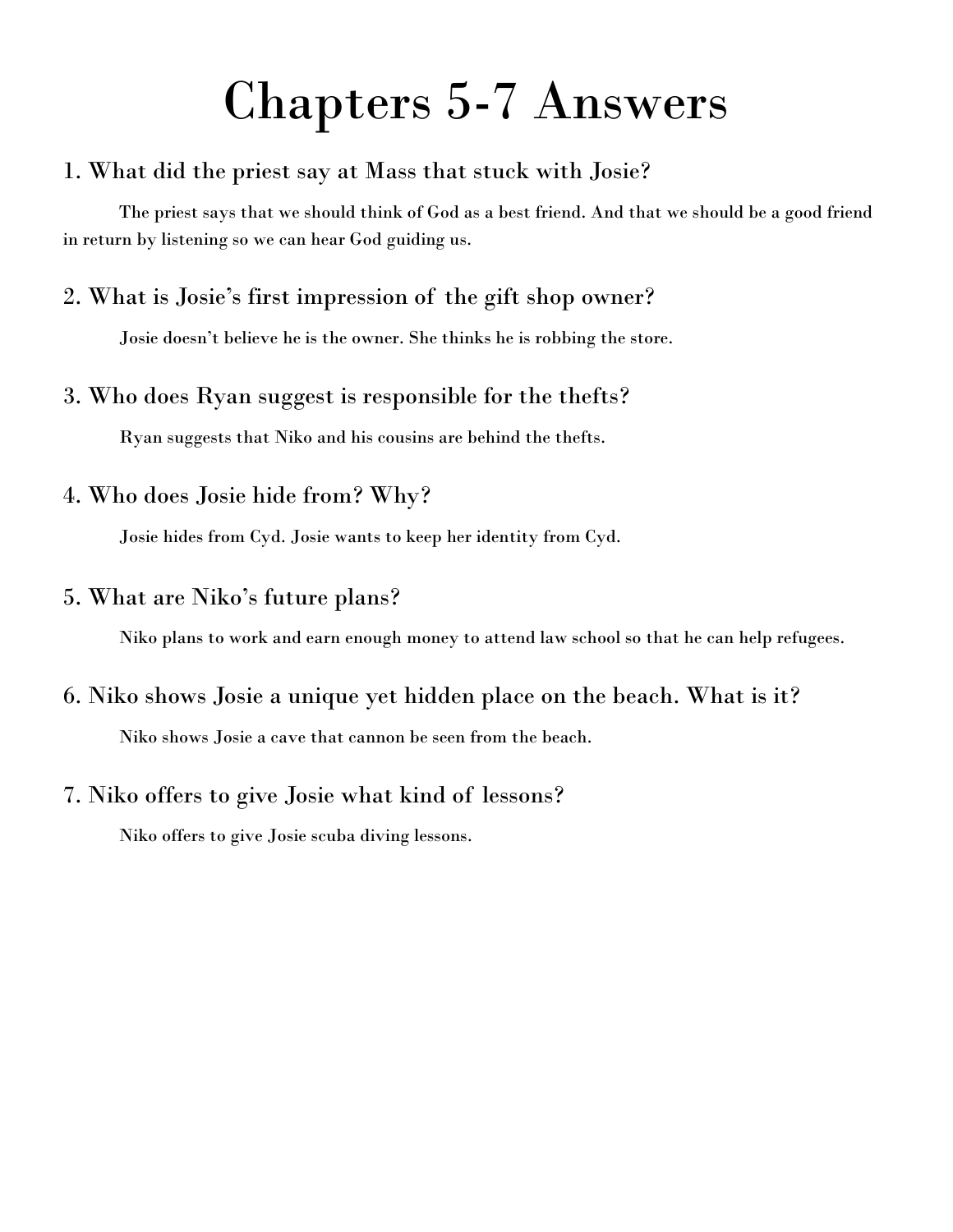### Chapters 8-9 Answers

#### 1. Lily and Josie return from a trip and learn which business was robbed?

Lily and Josie learn that Poseidon's, Mr. Mullins' restaurant, was robbed while they were gone.

#### 2. How do Lily and Josie sped July 4th?

Lily and Josie spend July 4th at Ryan's baseball game with the Martin family, the family he is staying with.

#### 3. Does Josie enjoy the day? Is she surprised by that?

Yes, Josie enjoys the baseball game and fireworks. She did not want to go but had a wonderful time. She was also surprised with how great Ryan was with the Martin kids.

#### 4. Why is Josie surprised that Ryan knows that she has a brother?

She is surprised because he is a jock and she didn't think he would have ever noticed her back at home or known anything about her.

#### 5. Josie finds out there was another attempted robbery. Where?

Josie finds out that there was an attempted robbery at Clive Hollis' home.

#### 6. At the clam bake, Josie finds out what was stolen from the restaurant? What was taken?

Josie discovers that a lot of pirate artifacts and a gold trophy were stolen from Poseidon's.

#### 7. Niko describes the workers from the cruise ship that his cousins work on. Why do these people work so hard?

The workers on the cruise ship are mostly from poor countries and work hard to provide for their families back in their home countries.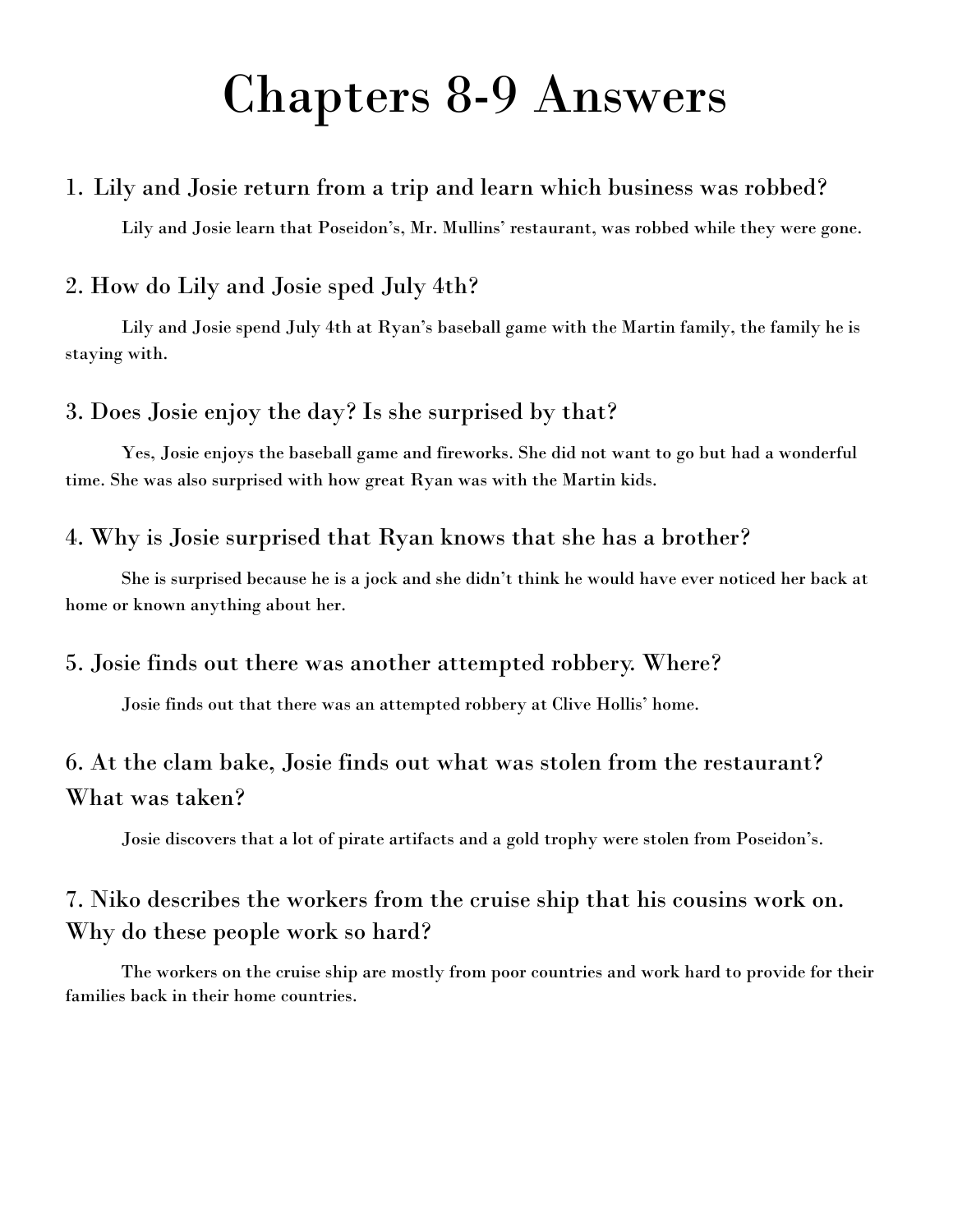### Chapters 10-11 Answers

#### 1. Why does Josie have trouble forgiving her mother?

Josie can't quite let go of the anger and despair that her mother's book caused her.

#### 2. Ryan helps Josie question Mr. Mullins. What do they do afterwards?

After they question Mr. Mullins Ryan and Josie roller-skate to a park and play in the sprinklers.

#### 3. What does Liz share with Josie in her letter?

Liz shares that a photo of Josie and Ryan was posted online. Several of their classmates made crude comments about the pictures.

#### 4. How does Josie react to the news?

Josie is upset about the photo but she's more upset that Ryan betrayed her.

#### 5. When Josie seeks advice from Mr. Thompson, he tells her another story. What war does he reference?

Mr. Thompson tells Josie another military story about The Cold War.

#### 6. What does Mr. Thompson encourage her to do with him?

Mr. Thompson encourages Josie to visit the VA hospital and visit with the veterans.

#### 7. What reason does Niko give for why he and his cousins are so nice to Mr. Spencer?

Niko and his cousins enjoy helping Mr. Spencer because their family is so far away and it makes them feel good to help someone.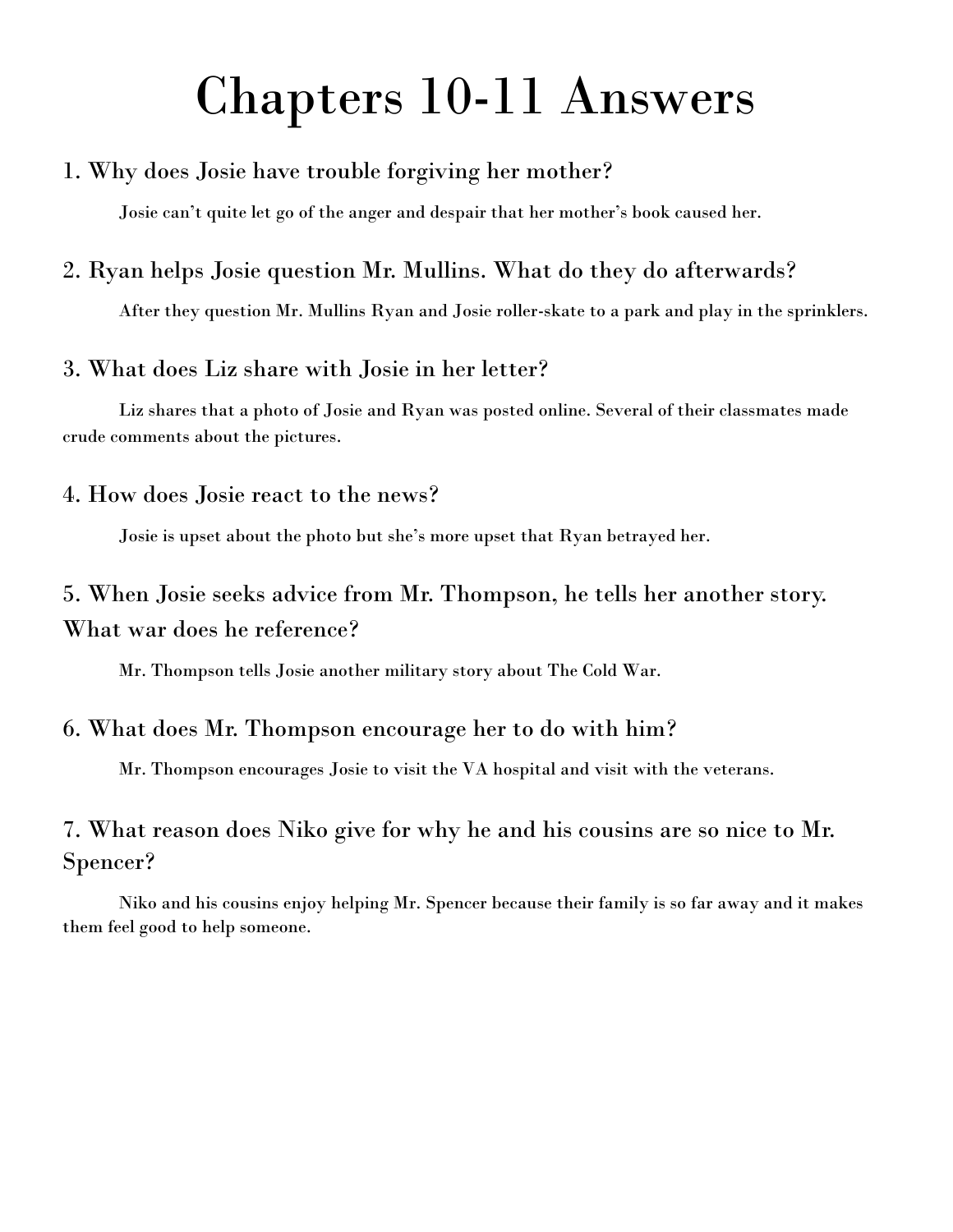### Chapters 12-14 Answers

#### 1. When a storm hits Coral Island, how do Lily and Josie spend the day?

Lily and Josie spend the visiting and playing cards at Mr. and Mrs. Thompson's house.

#### 2. What does Lily say is Josie's mom's inspiration?

Lily shares with Josie that watching Josie grow into a beautiful, strong, talented young woman is her mom's inspiration.

#### 3. What does Mr. Spencer discover while cleaning up from the storm?

Mr. Spencer discovers that his safe has been stolen. His life savings is gone.

#### 4. When it starts raining on Josie's walk home, who stops to help her?

Ryan, on his motorcycle, stops to offer Josie a ride.

#### 5. What does Ryan admit to Josie?

Ryan admits that he has feelings for Josie. He has been interested in her for a long time but never knew how to approach her at school.

#### 6. What kind of camp was Ryan supposed to help out at for the summer?

Ryan was supposed to be a camp counselor at a camp for underprivileged kids.

#### 7. Josie goes to the dock to tell Niko about the accident. How doe he and his cousins react?

Niko and his cousins get nervous and end up forcing her to got out on the boat with them.

#### 8. What do the Consuelos cousins reveal?

The Consuelos cousins tell Josie that Mr. Mullins has been forcing them to transport and hide stolen items.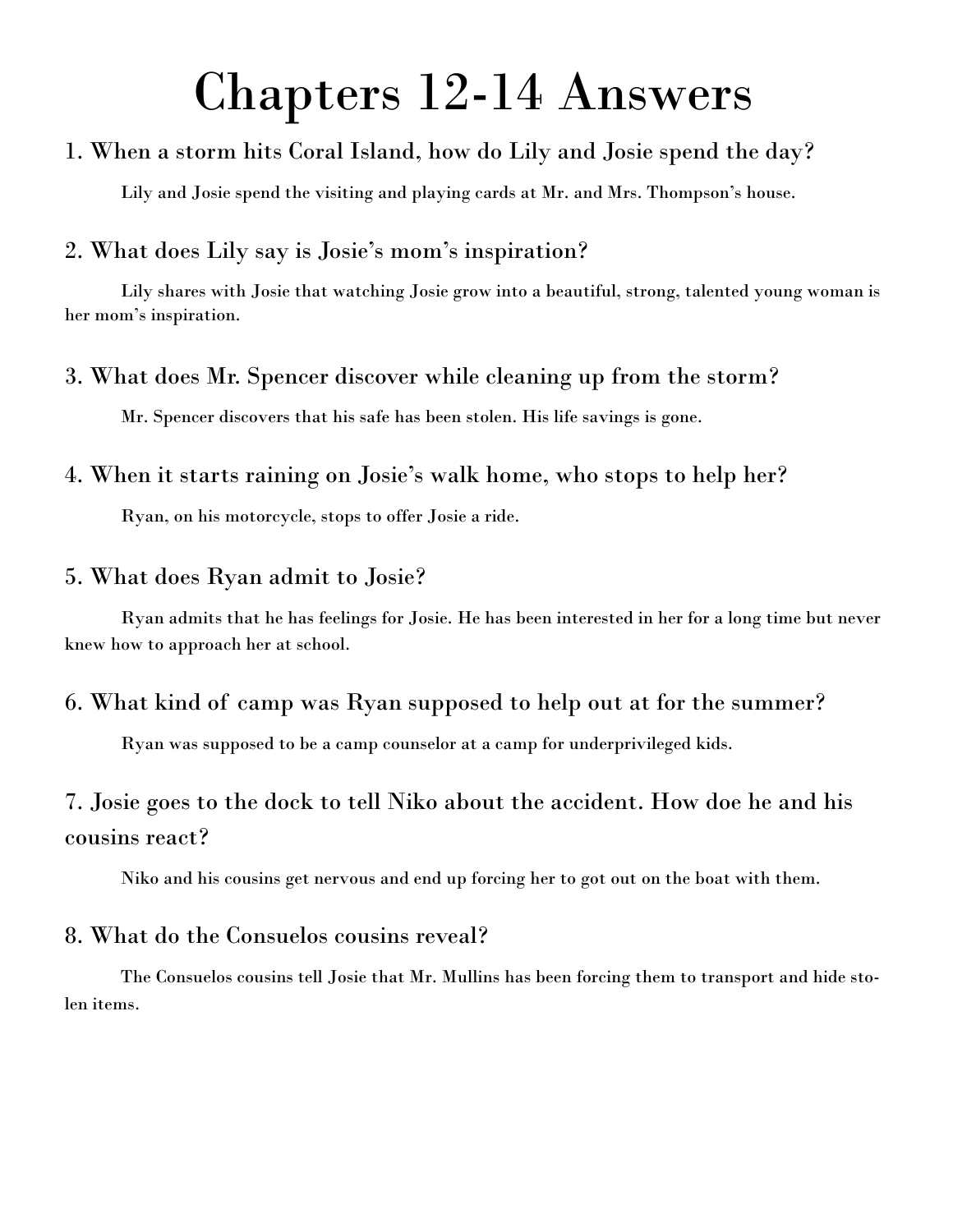### Chapters 15-16 Answers

#### 1. As Josie tries to sort our her feelings, who does she talk to?

Josie talks to Mr. Thompson.

2. Josie is afraid that no matter what choice she makes, someone will be hurt. What advice does Mr. Thompson give her?

Mr. Thompson tells her that she must search for the truth.

#### 3. When Josie visits Ryan what does he tell her about the accident?

Ryan tells Josie that thanks to Josie's description, the police have arrested someone.

#### 4. Josie asks Ryan why he posted the photo. What is his explanation?

Ryan tells Josie that he didn't post the photo. Mrs. Martin was probably the one who posted it to share with Ryan's family.

#### 5. Josie visits Niko and his cousins. What does she want to tell them?

Josie wants to tell them that she's sorry that Marco was arrested. She also tells them that they shouldn't let Mr. Mullins get away with his plan and that she is willing to help them.

#### 6. What bit of shocking information do Niko's cousins reveal?

Niko's cousins let it slip that Mr. Mullins made Niko date Josie since she had been investigating the thefts.

#### 7. Ryan gives Josie two pieces of advice about being yourself. What are they?

Ryan shares some advice from his youth group leader. He tells her that it is important to find people that make you feel comfortable and don't judge you or make fun of you. He also shares that it is important to help those less fortunate because you begin to see what is truly important.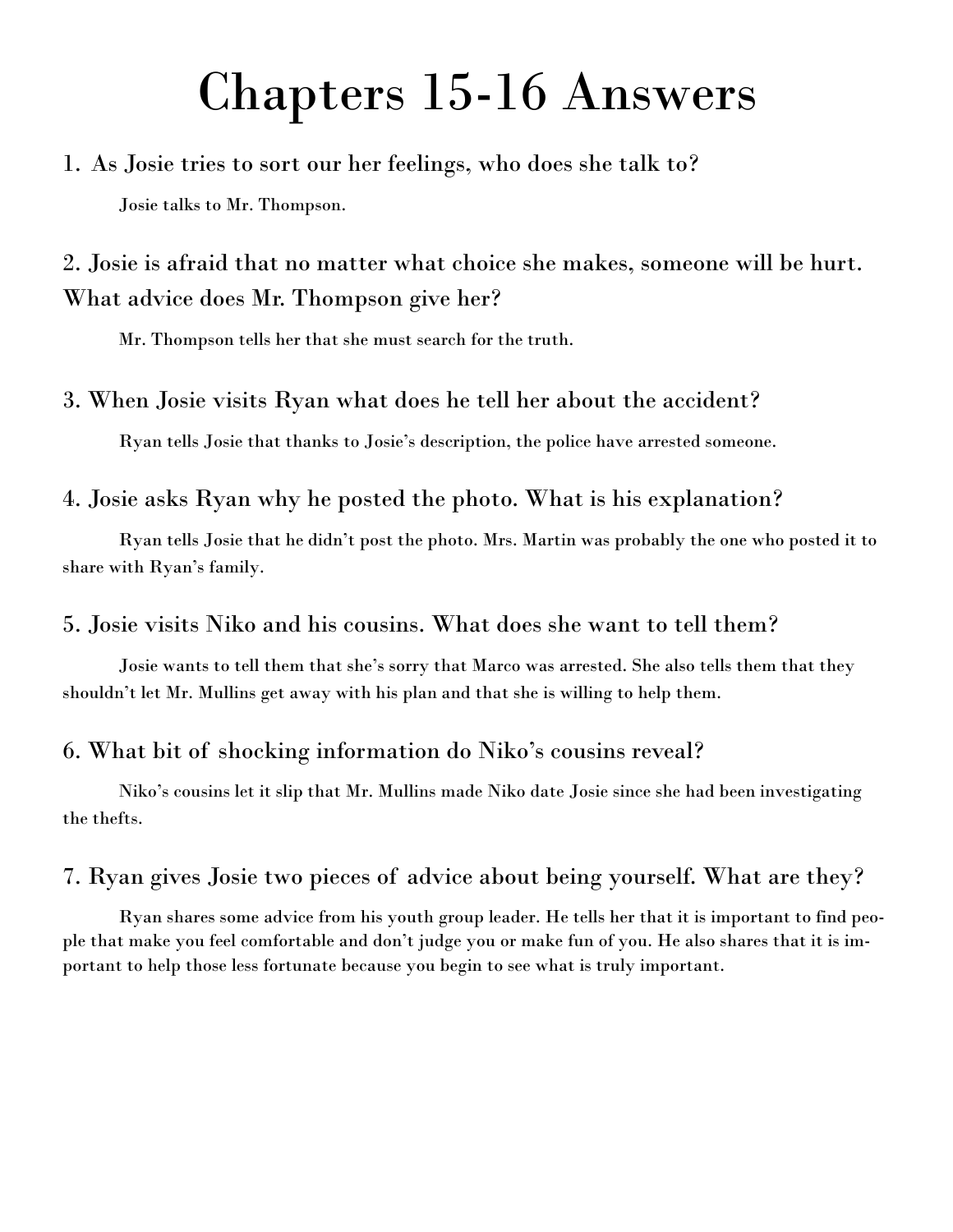### Chapters 17-18 Answers

#### 1. Why does Josie tell Cyd the truth about her identity?

Josie wants Cyd's help and believes the girl has a right to know the truth about Josie's identity.

#### 2. Where does Josie find Ryan when she goes to tell him her plan?

Josie finds Ryan on the pediatric floor of the hospital playing Candyland with some kids.

#### 3. What does Josie learn about the vacation that Ryan's parents are on?

Josie finds out that Ryan's parents are not on a luxury vacation like she had assumed but have taken his little sister on a cruise for kids. They had invited him but he didn't want to go.

#### 4. Who are the guests at the dinner party?

The guests at the dinner party are: Josie, Niko, Lily, Mr. Mullins, Mr. and Mrs. Thompson, Cyd, and Mr. Hollis.

#### 5. What idea does Mr. Thompson share with the group?

Mr. Thompson tells the group that he believes there is a pirate ship wreck off the coast of Shipwreck Cove.

#### 6. What does Clive Hollis offer?

Mr. Hollis offers to have a film crew come to the area.

#### 7. After the party Niko calls Josie. What does he tell her?

Niko tells her that he and Byron are supposed to empty the cave. He also is under orders to take Mr. Mullins to the supposed ship wreck site in the morning for a preliminary dive.